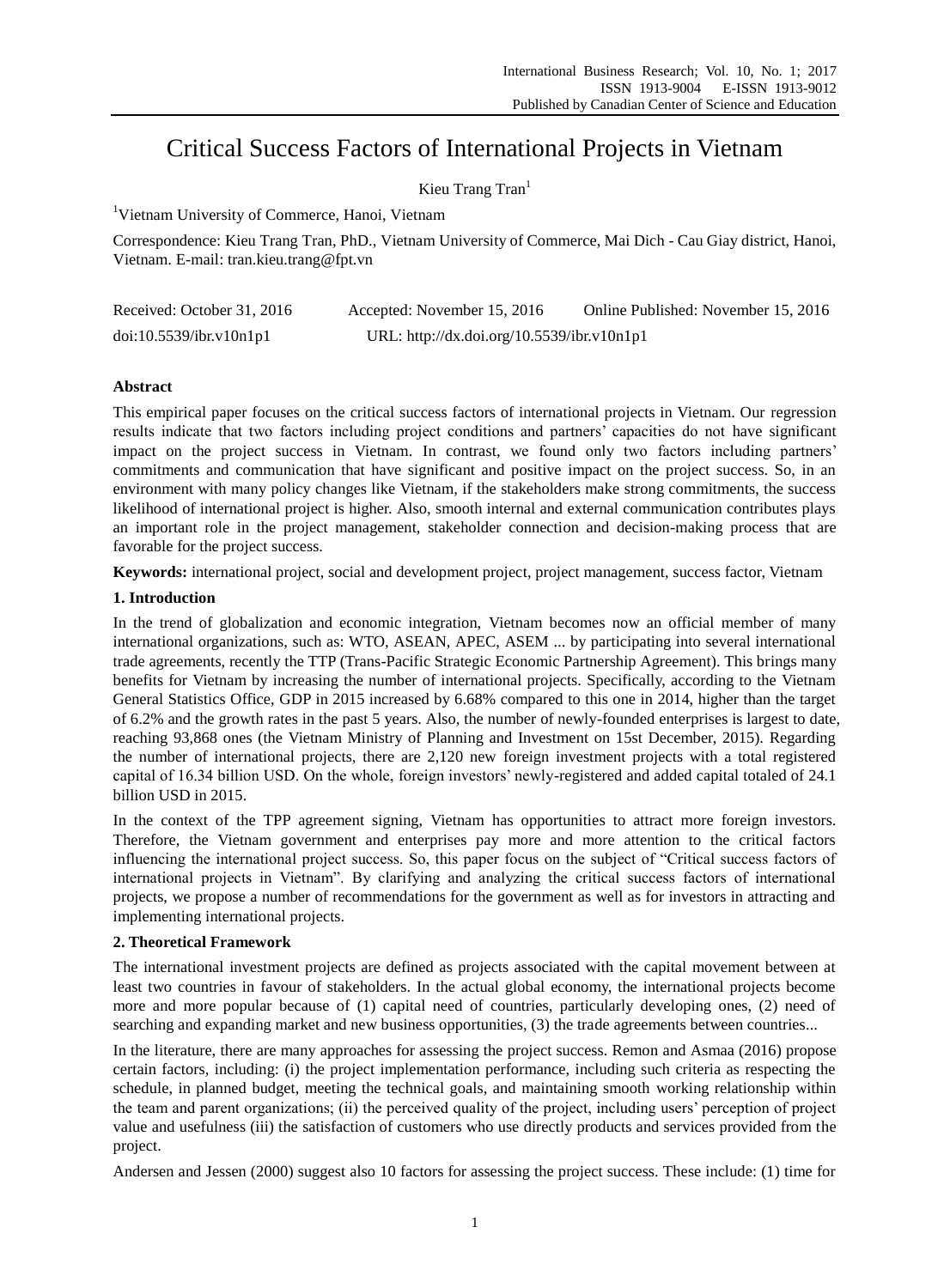accomplishing the project, (2) budget, (3) quality, (4) usefulness of project, (5) attractiveness of the project for stakeholders, (6) process of learning experience, (7) motives for future usages, (8) knowledge acquisition and transfer during project implementation, (9) the way the final report is prepared and accepted, and (10) how the project is closed.

Other authors (Enrique et al., 2016); Cooke-Davies, 2002) distinguish two different concepts of success for a project: (1) success in project management concerns implementation time, cost, and quality of the project. This concept considers the project as a process by involving the satisfaction of users and key stakeholders; and (2) success of project is measured by comparing with initial strategic objectives and goals of project owner, as well as with the satisfaction of users and key stakeholders.

Diallo and Thuillier (2004) provide an important empirical research by focusing on the specific success criteria and factors of international projects. They indicate that the project success is perceived by seven groups of stakeholders: (1) coordinators, (2) task managers, (3) supervisors, (4) project team, (5) project management committee, (6) beneficiaries, and (7) people in region where project situates. They also point out criteria for assessing the project success, including satisfaction of beneficiaries with goods and services generated from the project, achievement of project objectives, implementation time and budget, and project reputation.

From the point of view of managing international projects, we observe that these projects contribute significantly to Vietnam economic development. In order to determine the success factors of a project, we establish 4 main hypotheses in this paper.

According to project management theory, a project usually involves the participation of many stakeholders, such as investors, clients, consultants, contractors and the state authorities (for international projects, especially for the development and social projects). Depending on the project nature, the relationship between the stakeholders is different. However, for the project success, project managers always need to maintain the regular relationship with stakeholders by proposing solutions for linking them. For an international investment project, each stakeholder plays an important role by contributing to project success. A problem of from any stakeholder easily result in project failure. Therefore, the stakeholders' cooperation and determination are one of the critical success factors.

Favorable conditions involve that the project is considered as successful if it benefit strong cooperation of all stakeholders. The stakeholders have to define clearly the initial objectives of the project; and these objectives must be achieved at international project completion. In addition, conditions can also be understood that a project is implemented in an efficient investment environment. This means the easy material mobilization and use; road and warehouse are always ready for the quick and efficient material supply. This contributes to the project success (Baccarini, 1999; Cooke-Davies, 2002; Do Ba Khang and Tun Lin Moe, 2008). Consequently, we propose the first hypothesis as following:

*Hypothesis 1: Favorable conditions have a significant and positive impact on the international project success.*

Also, according to Diallo and Thuillier (2004) and Fortune and White (2006), stakeholders' capacities is identified as a key factor of an international project success. Capacities in project management involve some dimensions, including:

- Project manager capacity: During project implementation, project manager's great capacity contributes to the project success. A project implemented by many individuals of different professional capacities, but so that they can work together toward a common goal, the project manager must have proper management method. For the project success, the project manager needs to build a project team with the responsibility, the ability of communicating and the reliability.
- Project team capacity: For the project success, beside project manager capacity, project team's great capacity is seen as a prerequisite. The project team are encouraged to enhance their capacities. In addition, experience learning is essential in order to limit unnecessary risks.
- Consultant and supervisor capacity: Consultant and supervisor are responsible for consulting, supporting and testing the project quality. Thus, consultant and supervisor capacity is a very important factor of the project success.

#### Consequently, we propose that:

## *Hypothesis 2: Capacities of stakeholders have a significant and positive impact on the international project success.*

According to Cooke - Davies (2002), stakeholders' commitments contribute to the international project success.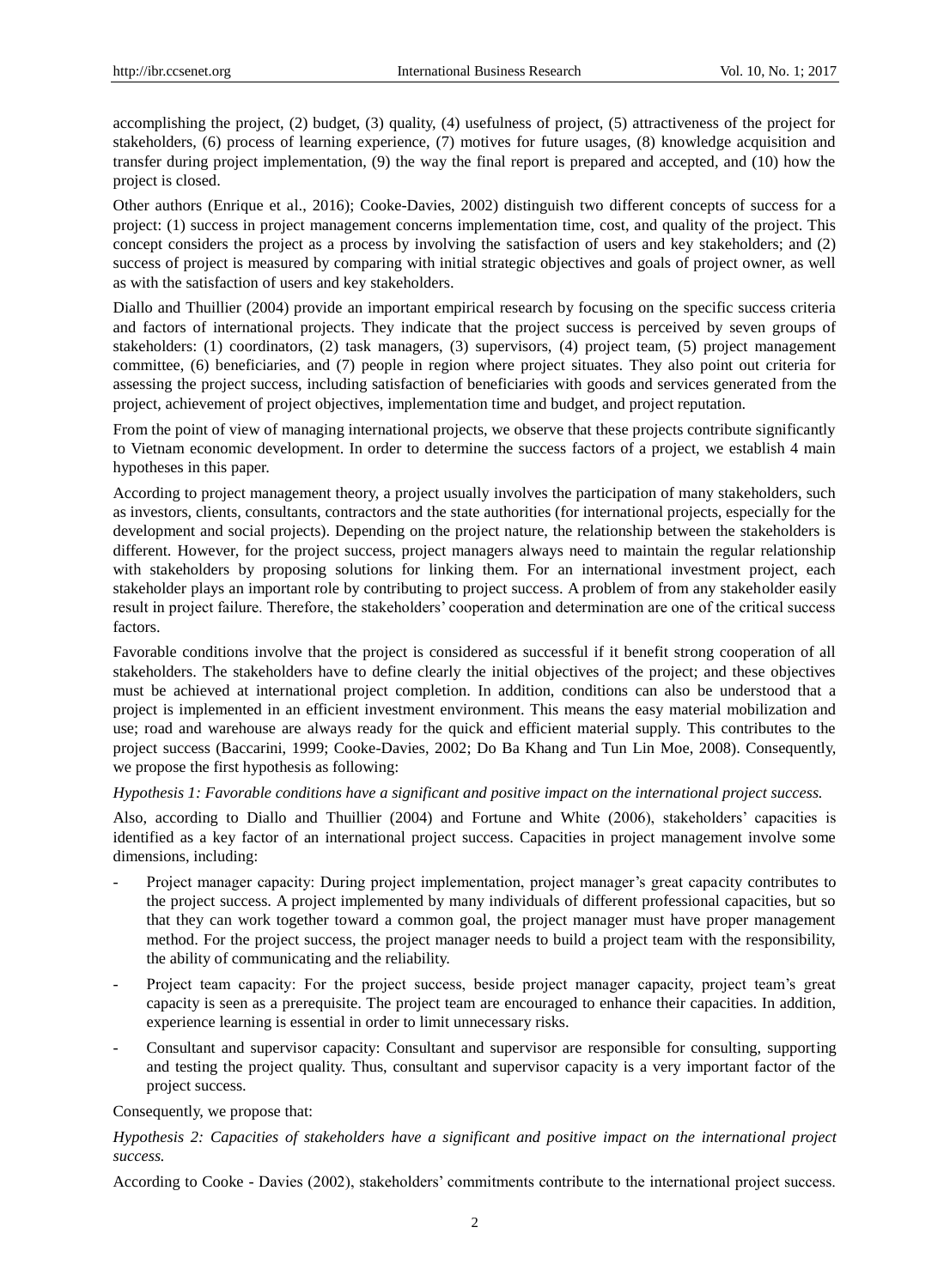Commitments include:

- The support of the managers, investors and contractors: This encourages the stakeholders to firmly commit the project implementation.
- Clear and specific objectives and detailed objective guidance: These are considered as the most important issues of commitments. Specific plans, objectives and programs can help to save effort, time and cost for project implementation.
- Handover document also is a critical success factor of the project. This factor demonstrates the professionalism of the stakeholders and ensures the output certainty by clearly identifying responsibilities in case of the project failure.

Commitments mean also getting the support of the state as well as the relevant authorities. This results in that the project is implemented in a correct manner, with stakeholders' common objectives, without any interest conflict during the project implementation.

Consequently, we propose that:

## *Hypothesis 3: Commitments have a significant and positive impact on the international project success.*

According to Diallo and Thuillier (2004), communication is an important factor of the project success because of its power and great impact in the actual era of information technology and digital television. In the economy, the communication contributes to promoting products and services by providing information about the products and services to customers. For an international project, communication stimulates the public attention to the project. Proper communication can facilitate the project implementation, especially the projects affecting the lives of those who directly use the project products. In practice, during project implementation, the project manager should regularly communicate with the project team, stakeholders, customers and investors (Newton, 2005). This may increase the project success change.

Both external communication and internal communication are necessary for the project success. Clear and effective communication makes projects implemented smoothly by avoiding misunderstanding among investors, contractors and stakeholders. An intentional investment in project communication ensures smooth, fast and accurate information flows among internal and external project stakeholders. Effective communication management can help investors to answer the questions: Who needs information about the project? What is the detail level of information? How do project managers report to investors? How to provide information to the public as quickly as possible?... Consequently, we propose that:

*Hypothesis 4: Communication has a significant and positive impact on the international project success.*

# **3. Methodology**

## *3.1 Research Field*

In this research, we use quantitative research methodology by conducting a survey to test the relationship between the independent variables and the dependent variables for testing hypotheses proposed. The research object is the factors affecting the international project success in Vietnam. However, to limit the research scope, we focus on assessing social projects in Vietnam in recent years; especially the ones in program of "Municipal Partners for Local Economic Development (MPED)".

Municipal Partners for Local Economic Development (MPED) was founded by the Association of Cities of Vietnam (ACVN) and the Federation of Canadian Municipalities (FCM) since November 2011 for supporting Vietnam municipalities facing the challenges in the local economic development process. The goal of this program is to support the municipalities to plan local economic development associated with urban development. In addition, MEPD aims also to support the gender equality process in Vietnam. At present, women in all countries often do not take the advantages for their job startup due to the lack of training, limited accessibility to capital, poor network connectivity or risk, or other factors. The support service supply for women helps them to overcome barriers for their successful job startup. The support services include training, access to capital, technical assistance for planning business and researching market.

#### *Data collection*

The data collection was conducted in two phases. Primary and secondary data were collected by studying the MPED social projects implemented in seven provinces in Northern, Central and Southern regions in Vietnam. On the basis of secondary data, we designed the questionnaire for collecting primary data. More than 300 questionnaires were sent out; and we received 148 valid fulfilled questionnaires. Then, we coded and processed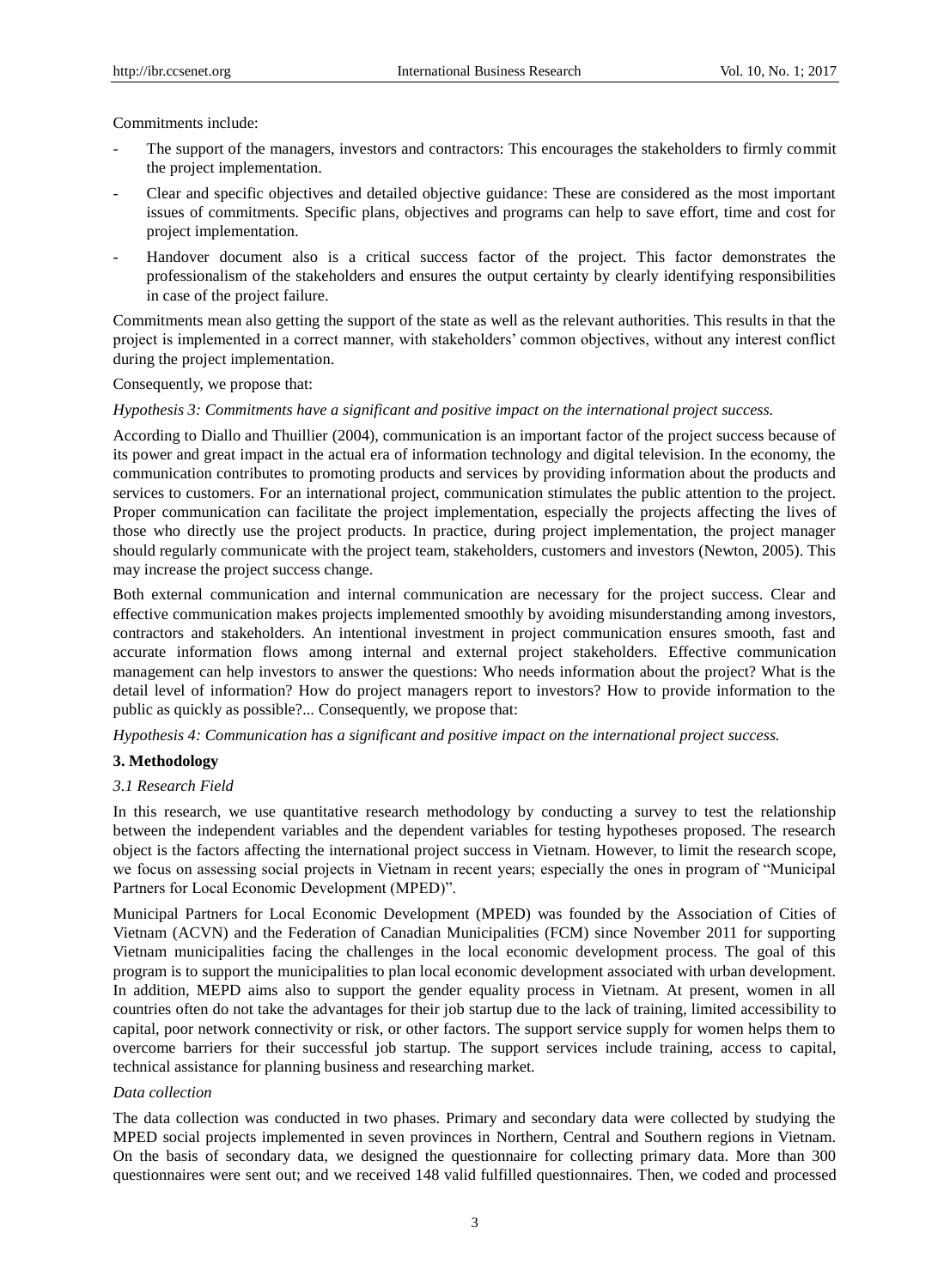data by using SPSS software.

Research sample is described in the following table:

Table 1. Reasearch sample

| Criteria                    | Outity         | $\frac{6}{9}$ | Criteria                                      | Qutity | $\%$        |
|-----------------------------|----------------|---------------|-----------------------------------------------|--------|-------------|
| Sex                         | 148            | 100%          | <b>Position in project</b>                    | 148    | 100%        |
| Male                        | 88             | 59,46%        | Project leader                                | 54     | 36.49%      |
| Female                      | 56             | 37,84%        | Member assigned by provincial<br>committee    | 42     | 28.38%      |
| Age                         | 148            | 100%          | Member assigned by people                     | 12     | 8.11%       |
| $<$ 30                      | 21             | 14.19%        | Other                                         | 33     | 22.30%      |
| $30 - 41$                   | 81             | 54.73%        | <b>Project field</b>                          | 148    | <i>100%</i> |
| $41 - 50$                   | 28             | 18.92%        | Information technology and land<br>management | 75     | 50.68%      |
| $51 - 60$                   | 12             | 8.11%         | Environment                                   | 2      | 1.35%       |
| >60                         | $\overline{4}$ | 2.70%         | SME development                               | 3      | 2.03%       |
| <i><b>Oualification</b></i> | 148            | 100%          | Urban agricultural development                | 8      | 5.41%       |
| Undergraduate level         | 37             | 25.00%        | Local economic development                    | 39     | 26.35%      |
| Graduate level              | 12             | 8.11%         | Tourism development                           | 20     | 13.51%      |
| Post-graduate level         | 92             | 62.16%        | <b>Province</b>                               | 148    | 100%        |
| Others                      | 5              | 3.38%         | Ha Tinh                                       | 25     | 16.89%      |
| <i>Experience</i>           | 148            | 100%          | Nam Dinh                                      | 24     | 16.22%      |
| 1 year                      | 39             | 26.35%        | Pleiku                                        | 18     | 12.16%      |
| 1-3 years                   | 62             | 41.89%        | Soc Trang                                     | 22     | 14.86%      |
| 3-5 years                   | 41             | 27.70%        | Thai Binh                                     | 21     | 14.19%      |
| 5-10 years                  | 3              | 2.03%         | Thai Nguyen                                   | 20     | 13.51%      |
| $> 10$ years                | 3              | 2.03%         | Tra Vinh                                      | 18     | 12.16%      |

According to our survey results, the majority of respondents have good experience in project implementation. The international projects involved are equally implemented among 7 provinces in Vietnam. These are the provinces usually receiving the Vietnam state's investment for social projects. The projects are mainly in the field of information technology and land management (accounting for 50.68%).

#### *Variable measurement*

The dependent variable is the success of international projects in Vietnam; that is measured by respondent's evaluation in his/her point of view. The dependent variables are Conditions, Capacity, Commitments and Communication of international projects that were also respondent's evaluations by fulfilling the questionnaires.

Regression model with 4 independent variables is:

$$
Y = a0 + a1x1 + a2x2 + a3x3 + a4x4 + e
$$

Where:

Y is the success level of international projects in Vietnam;

x1, x2, x3, x4 are the success factors of international projects in Vietnam, including: Conditions, Capacity, Commitments and Communication.

e is the error term

## **4. Research Results**

By using SPSS, we tested the variable validity by Cronbach's alpha tests, and KMO and Bartlett's Test. The results show that:

| Table 2. Validity of variable measurement |  |  |  |
|-------------------------------------------|--|--|--|
|-------------------------------------------|--|--|--|

| Variables         | Cronbach's alpha | KMO and Bartlett's Test |
|-------------------|------------------|-------------------------|
| <b>Conditions</b> | 0.767            | $0.806$ (Sig. = 0.000)  |
| Capacity          | 0.834            | $0.819$ (Sig. = 0.000)  |
| Commitments       | 0.772            | $0.783$ (Sig. = 0.000)  |
| Communication     | 0.748            | $0.743$ (Sig. = 0.000)  |

According to the results above, Cronbach's alpha values of all of three independent variables are higher than 0.7. Also, their KMO and Bartlett's Test value are higher than 0.7 at confidence level of 95%; this means the variables have a correlational relationship.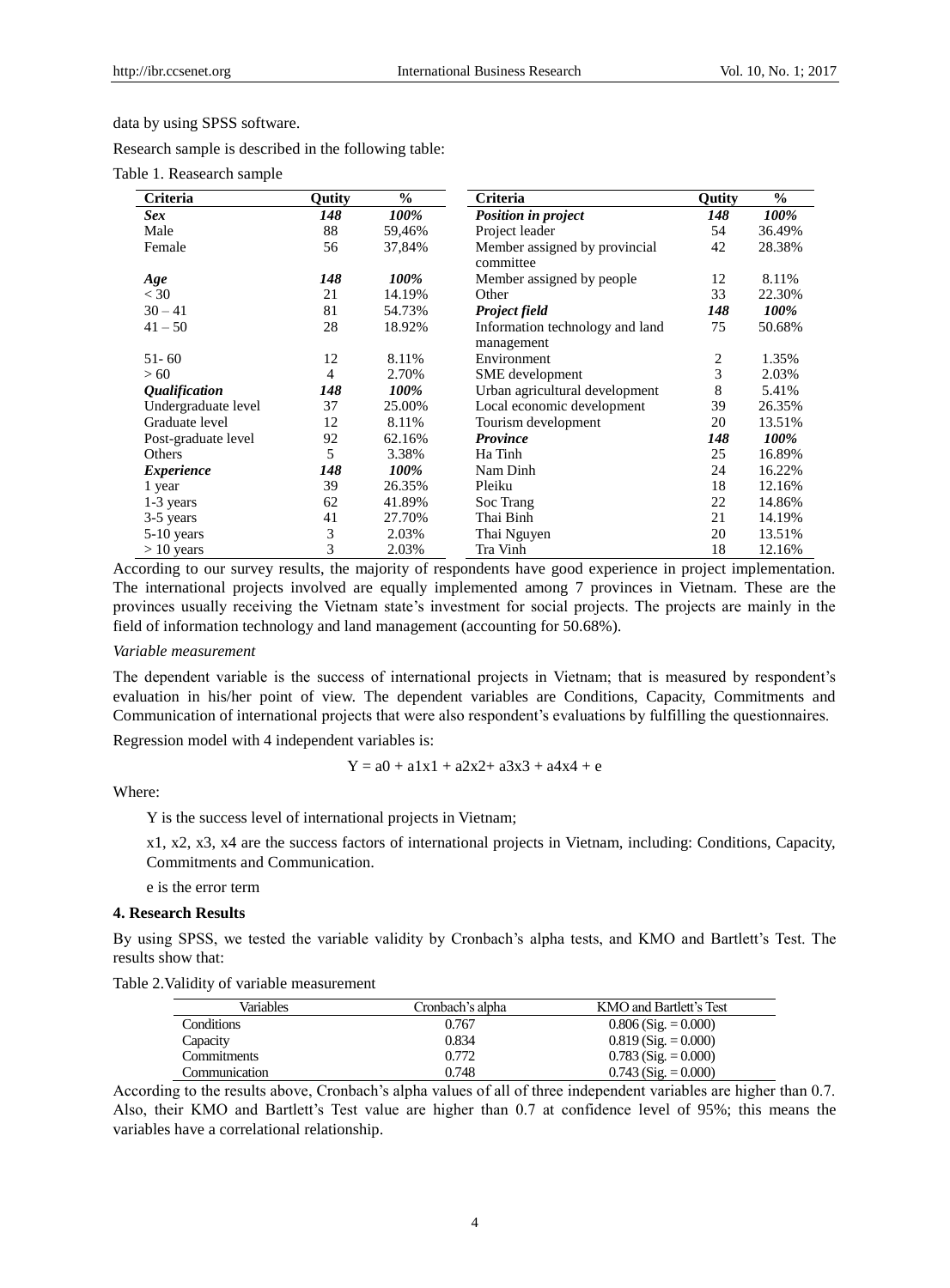| Independent                | <b>Unstandardized Coefficients</b>             |            |          |       | <b>Collinearity Statistics</b> |       |  |
|----------------------------|------------------------------------------------|------------|----------|-------|--------------------------------|-------|--|
| variables                  | B                                              | Std. Error | Sig.     |       | Tolerance                      | VIF   |  |
| (Constant)                 | 0.286                                          | 0.219      | 1.309    | 0.193 |                                |       |  |
| Conditions                 | 0.128                                          | 0.084      | 1.519    | 0.131 | 0.522                          | 1.916 |  |
| Capacities                 | 0.115                                          | 0.091      | 1.263    | 0.209 | 0.450                          | 2.222 |  |
| Commitments                | $0.352***$                                     | 0.085      | 4.146    | 0.000 | 0.512                          | 1.954 |  |
| Communication              | $0.192**$                                      | 0.082      | 2.334    | 0.021 | 0.548                          | 1.825 |  |
| City                       | $-0.035$                                       | 0.032      | $-1.072$ | 0.286 | 0.913                          | 1.095 |  |
| $R = 0.704$                | R Square = $0.496$                             |            |          |       |                                |       |  |
| $F = 22.430$ ; $p = 0.000$ | * $p < 0.05$ ; ** $p < 0.01$ ; *** $p < 0.001$ |            |          |       |                                |       |  |

Table 3. Regression results

The regression results show that the independent variable of Conditions does not have a significant impact on the project success (Sig.  $= 0.131 > 0.05$ ). Therefore, hypothesis 1 is not valid. Our results are in contrast with the findings of Diallo and Thuillier (2004), Enrique et al., (2016) and Cooke-Davies (2002). In Vietnam, the too strong participation of many stakeholders can result in the decision disagreements. In particular, for an international project, the government participation makes the project suffer many political factor impacts. In addition, Vietnam's the management structure is still relatively bureaucratic, this results in that the project schedule is not ensured. Moreover, Vietnam's policies often change, so if the project heavily depends on the stakeholders, especially the Vietnam government, there is a high project risk.

Similarly, the coefficient estimated of Capacity variable is not significant; this means this variable does not have a significant impact on the project success (Sig.  $= 0.209 > 0.05$ ). Hypothesis 2 is also invalid. Surprisingly, the variable of capacity does not have any impact on the international project success. It is not true that capacity does not have any impact on the project success, but that in Vietnam, investors do not appreciate the capacity. This result does not support the findings of Diallo and Thuillier (2004) and Fortune and White (2006).

In Vietnam, the capacity plays a small role in the project success. The important factor of the project success is the meeting of the project's financial need. In addition, investors should have a broad relationship for the smooth project implementation. Currently, Vietnam has many policies attracting foreign investors; however, policy changes make many difficulties for the investors. Thus, if the investors have a good relationship with politicians, they can easily receive information on the policy changes.

According to the regression results, the coefficient estimated of the Commitments variable is positive and significant at the confidence level of 99% ( $B = 0.352$ ; Sig. = 0.000); this means the variable of commitments has a significant and positive impact on the project success. Therefore, the hypothesis 3 is accepted. This result supports the findings of Cooke - Davies (2002). It can be said that, in an environment with many policy changes like Vietnam, if the stakeholders have commitments with the certainty, the project success probability may be higher.

Our regression results show also that the coefficient of Communication variable is positive and significant at confidence level of 95% ( $B = 0.192$ ; Sig. = 0.021). This result validates our hypothesis 4 by indicating that the project communication has a significantly positive impact on the project success. This result is similar to the one of Diallo and Thuillier (2004), Newton (2005). Thus, smooth internal and external communication contributes to enhancing the public and project team understanding of the project. The communication plays an important role in the project management, stakeholder connection and prompt decision making.

## **5. Implications of the Results**

According to the research results, among the four selected success factors, there are two factors that have a positive impact on the project success, including: commitments and communication. Among these two factors, the factor of commitments is more appreciated. According to our results, its confidence level is 99%, this means most of survey participants agree that this factor has a very important role in the project success. Therefore, during the international project implementation in Vietnam, the investors should firstly pay attention to the stakeholders' commitments by preparing sufficient and appropriate contracts. In addition, the investors should ensure the stakeholders to comply with their commitments.

On the basis of our findings, we propose a number of recommendations for improving the investment project success as following:

- Concerning commitments:
- Project stakeholders should have a clear commitment and strictly comply with their commitment. In addition, the stakeholders need to make a prompt decision when facing challenges during the project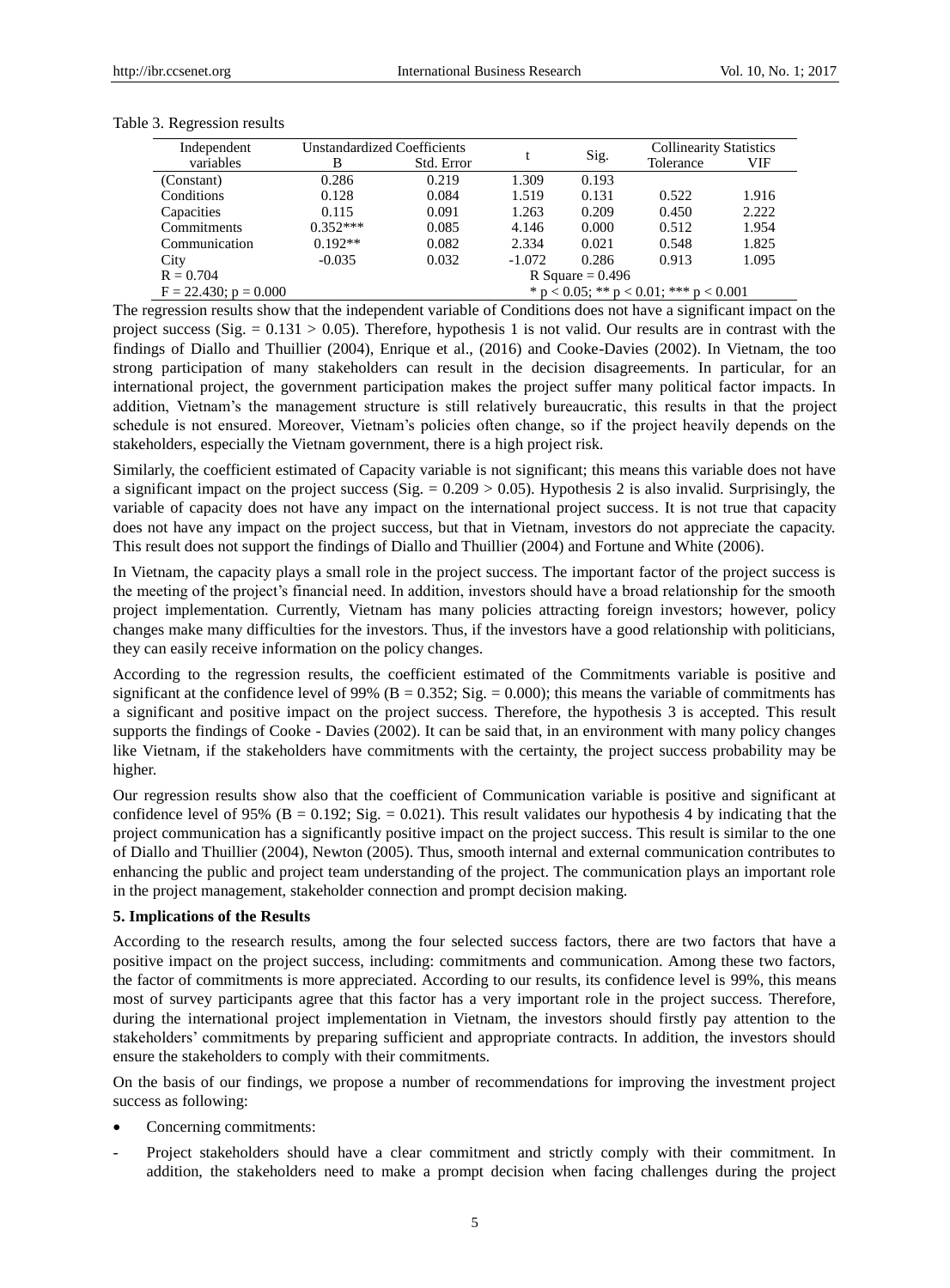implementation.

- Project leaders need to get the commitments and support from their staff to make sure the project is implemented smoothly.
- Project leaders need to develop a specific project implementation plan with clear obtained objectives. On that basis, project leaders establish action program with the agreement of the project stakeholders. This helps the project team to save time and effort and meet investors' requirements.
- Concerning communication:
- The project objectives should be communicated to all stakeholders as well as those who are interested in the project to facilitate the project implementation.
- The project plan should be agreed and committed by stakeholders. Also, this plan needs to be widely publicized so that the project participants captures the core project objectives. In addition, the stakeholders may update quickly and accurately the changes relating to the project.
- A successful project should receive the public support. Communication helps the project to receive the public concern.
- Communication also contributes to improving the image of the investor. Therefore, when the project is closed, communication of the project success should be implemented. This helps the investors to achieve the reliability for the later projects.

## **6. Concluding Remarks**

Our research focuses on the actual situation of international project implementation, especially that of MEPD project by analyzing assessment results of investors, contractors, consultants and project team of the factors believed to have an impact on project success. Through the tests and research models in the literature, we found the impact of these factors on the project success, although this research scale was small. According to the research results, two independent variables of Conditions and Capacity do not have much impact on the project success in Vietnam; two independent variables of Commitments and Communication have a positive impact on the project success, of which the variable of Commitments is more appreciated at the confidence level of 95%. On the basis of the research findings, we proposed a number of recommendations for investors intending to invest in Vietnam. The investors should concentrate on commitments and communication; this is essential and builds a good premise for investors in Vietnam.

The main limits of this research consist to research field of MEPD project in Vietnam. Also, we could not control other macro-economic and organizational variables. These can be considered as interesting research perspectives in near future, such as by extending the research field in certain countries or by including other explicative variables.

## **References**

- Andersen, E. S., & Jessen, S. A. (2000). Project evaluation scheme: A tool for evaluating project status and predicting project results. *Project Management Journal, 6*(1), 61-69.
- Cooke-Davies, T. J., & Arzymanow, A. (2003). The maturity of project management in different industries: An investigation into variations between project management models. *International Journal of Project Management, 21*(6), 471-478. http://dx.doi.org/10.1016/S0263-7863(02)00084-4
- Diallo, A., & Thuillier, D. (2004). The success dimensions of international development projects: the perceptions of African project coordinators. *International Journal of Project Management, 22*(1), 19-31. http://dx.doi.org/10.1016/S0263-7863(03)00008-5
- Do Ba Khang, & Tun, L. M. (2008). Success Criteria and Factors for International Development Projects: A Life-Cycle-Based Framework. *Project Management Journal, 39*(1), 72-84. [https:/doi.org/10.1002/pmj.20034](https://doi.org/10.1002/pmj.20034)
- Enrique, R. S., Isabel, O. M., José, J. R., & Javier, T. S. (2016). Critical success factors in large projects in the aerospace and defense sectors. *Journal of Business Research, 69*(11), http://dx.doi.org/10.1016/j.jbusres.2016.04.148
- Faridah, Is., Norazian, M. Y., & Har, E. A. B. (2012). Management Factors for Successful IBS Projects Implementation. *Procedia - Social and Behavioral Sciences, 68.*
- Fortune, J., & White, D. (2006). Framing of project success critical success factors by a system model.